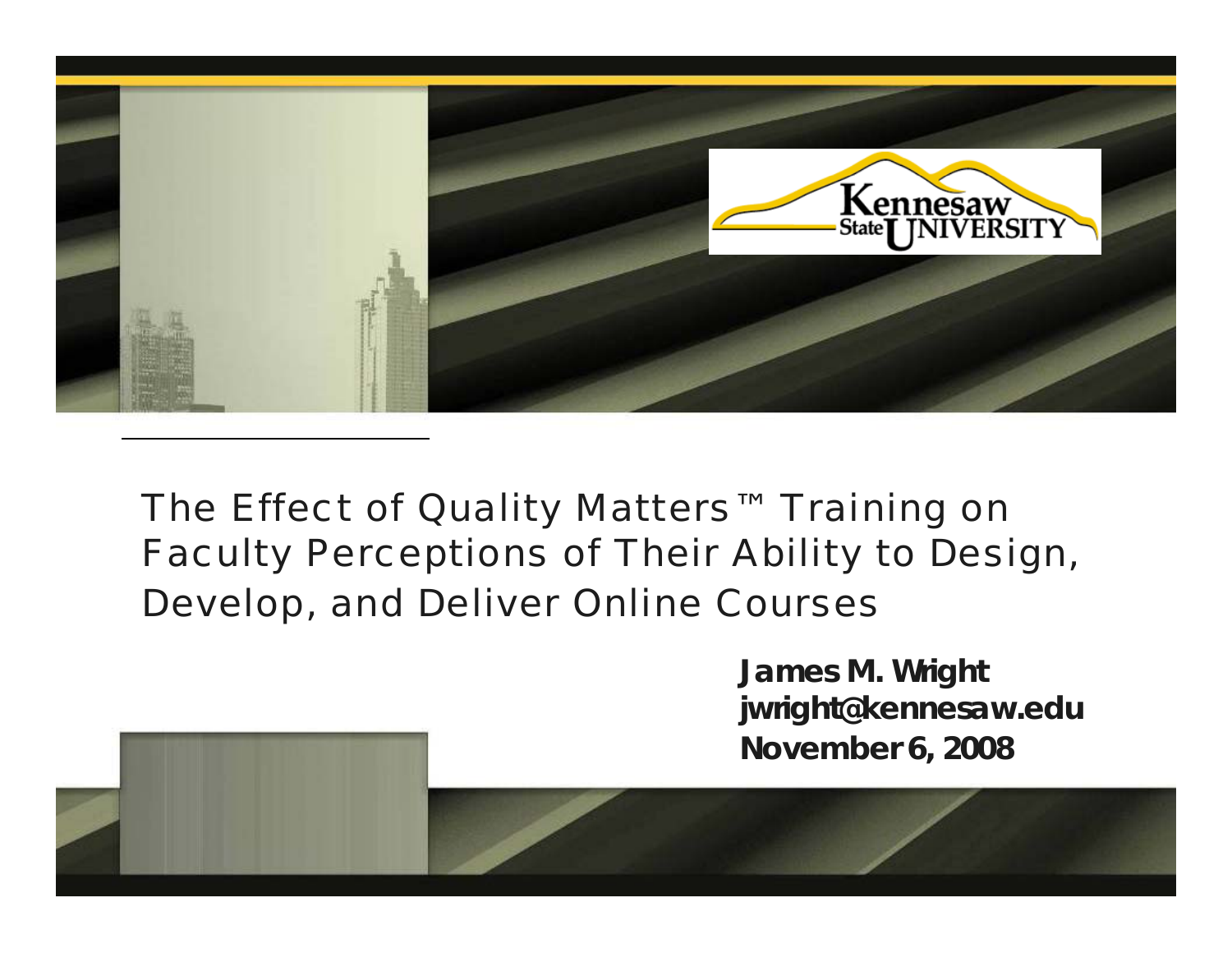# **Agenda**



- ¾ **Problem Statement**
- ¾ **Purpose of the Study**
- ¾ **Research Questions**
- ¾ **Methods**
- ¾ **Results**
- ¾ **Discussion**
- ¾ **Limitations**
- ¾ **Implications**
- ¾ **Future Research**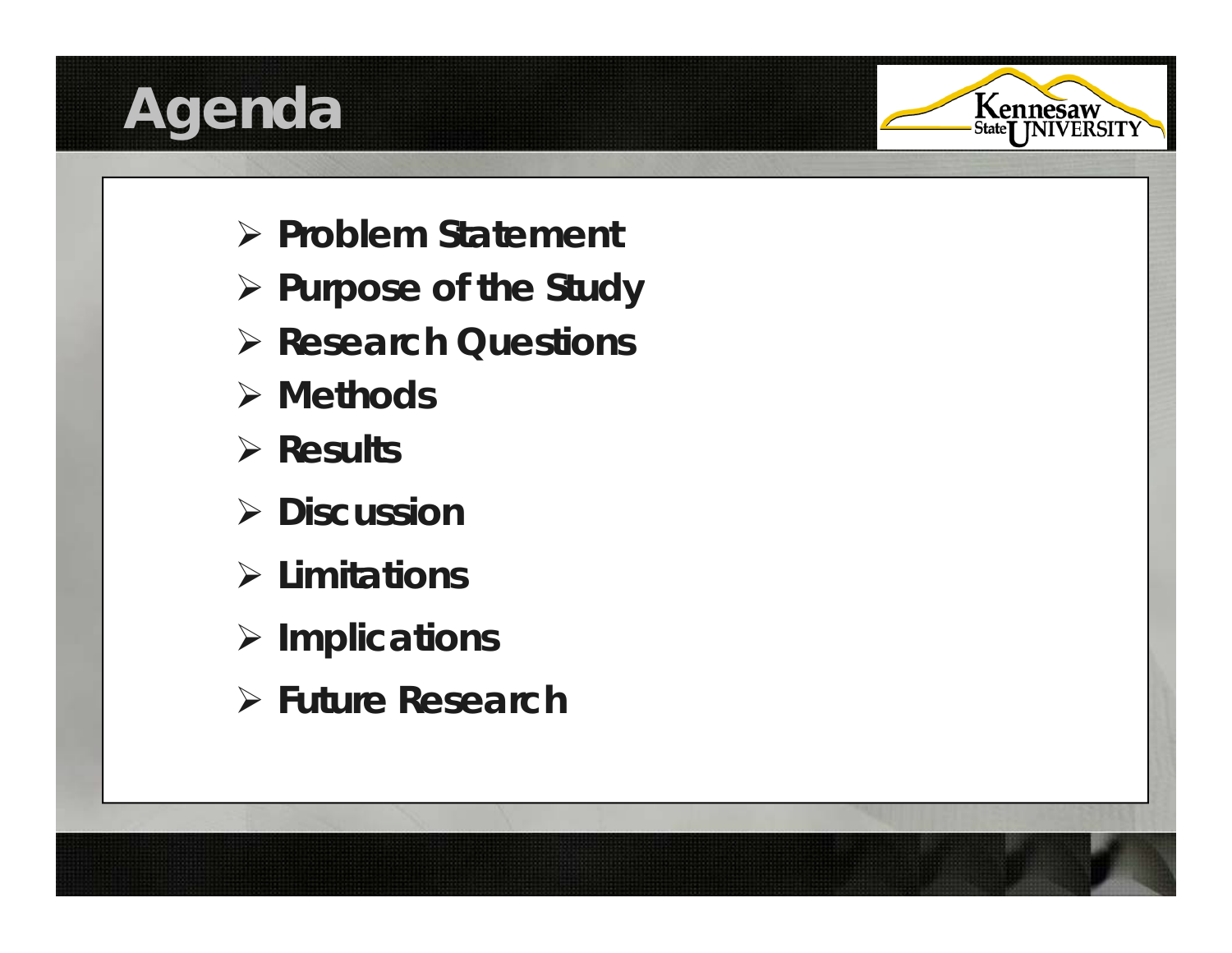

#### **Download Paper and Presentation at: http://bcoe.kennesaw.edu/facultyonline/**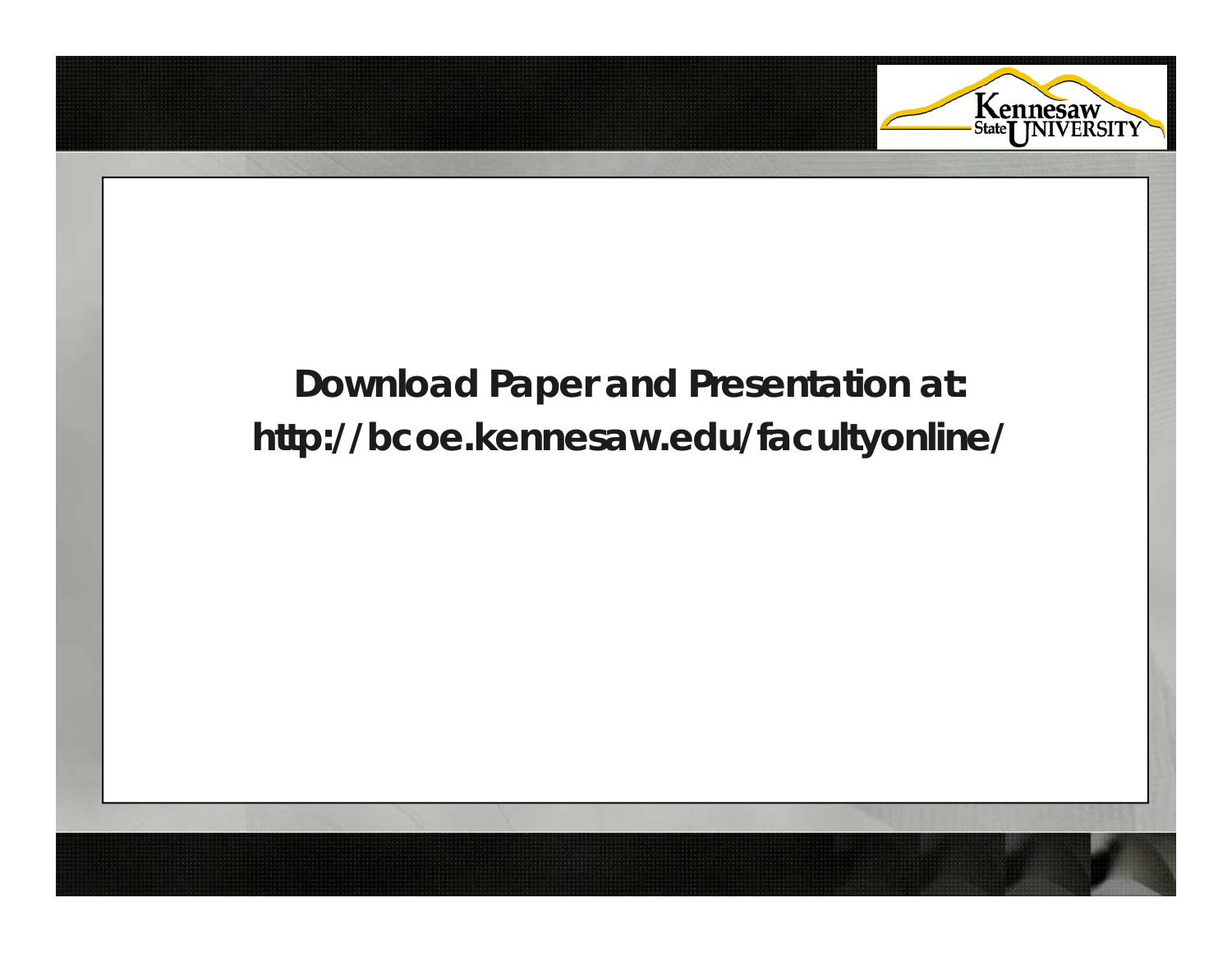

### **Numbers are like people; torture them enough and they'll tell you anything .**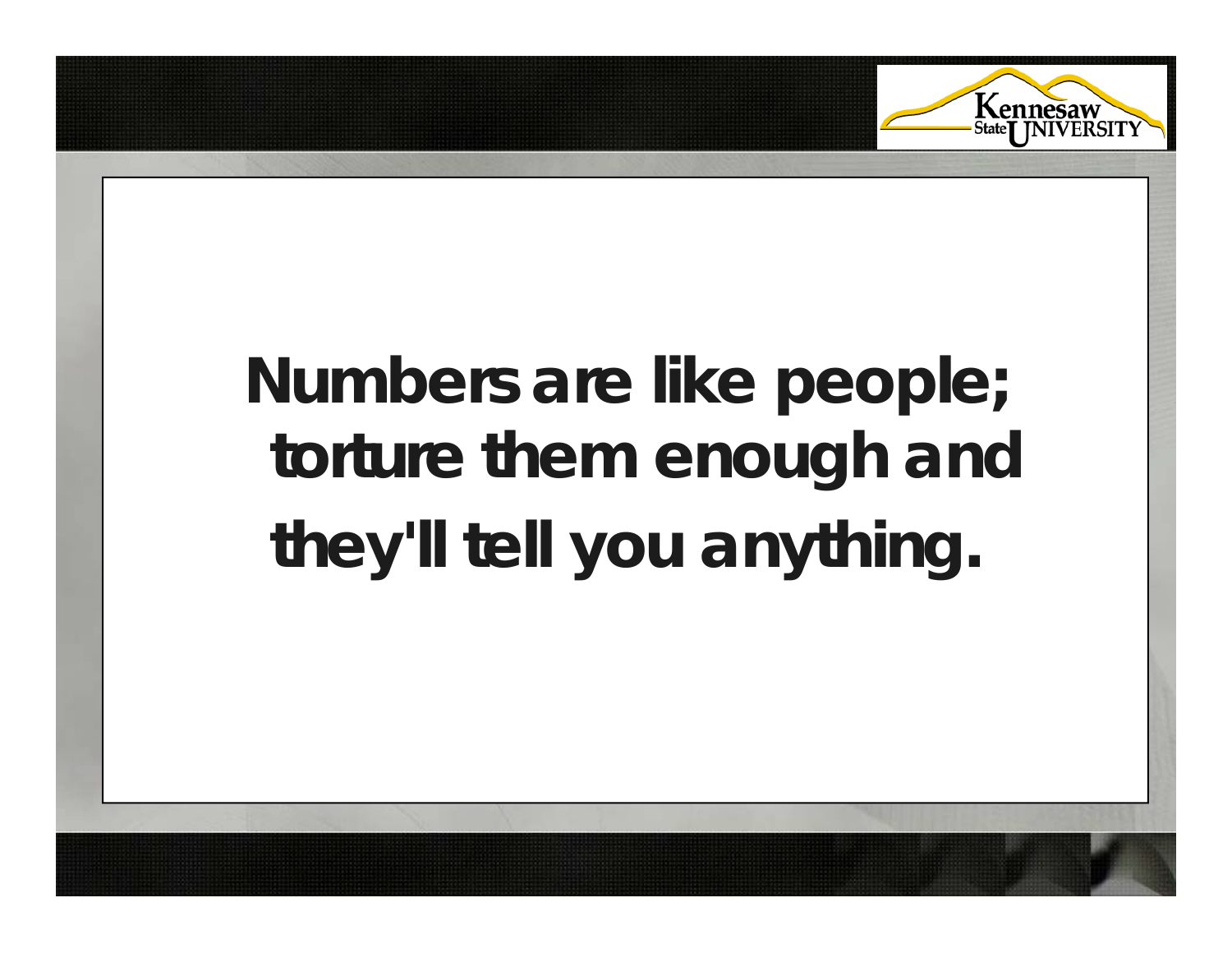# **Problem Statement**

- ¾ **Kennesaw State University (KSU) is making great**  strides to develop and promote online learning.
- ¾ **Perhaps the faculty may not know how to develop pedagogy for this new medium, or**  understand what makes a good learning **experience.**
- ¾ **A si g g nificant factor for embracin g new technologies may be the faculty's perceptions and attitudes towards distance learning.**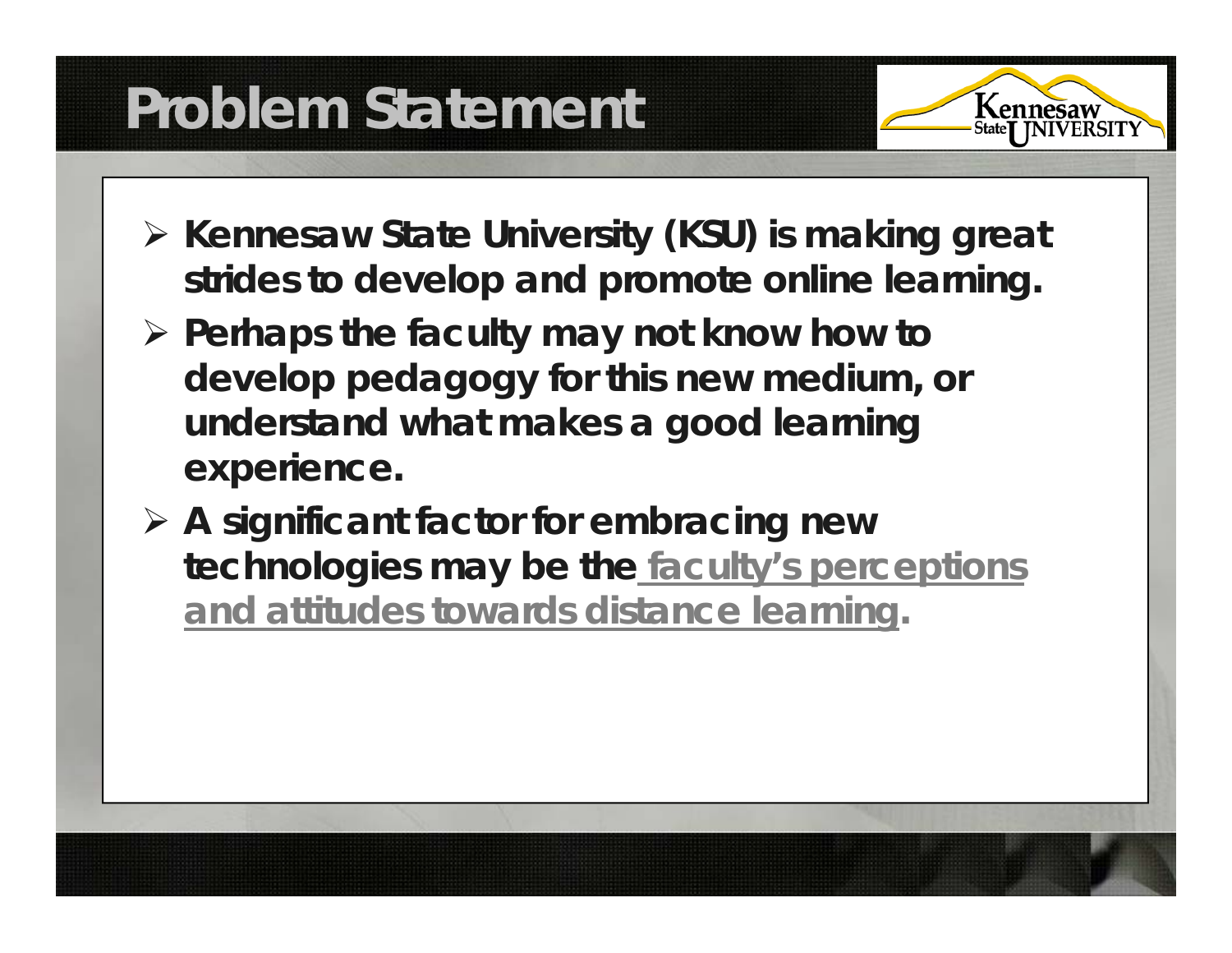# **Purpose of the Study**

- ¾ **Using the theoretical framework of social co g y nitive theory and self-efficac y( , Bandura, 1997; Schunk, 1994; Ormrod, 2007). The purpose is to increase online learning selfefficacy through the introduction of the Quality Matters™ framework.**
- ¾ **The objective of this study is to determine if there is linkage between faculty training and faculty perceptions of their ability to be successful online teachers.**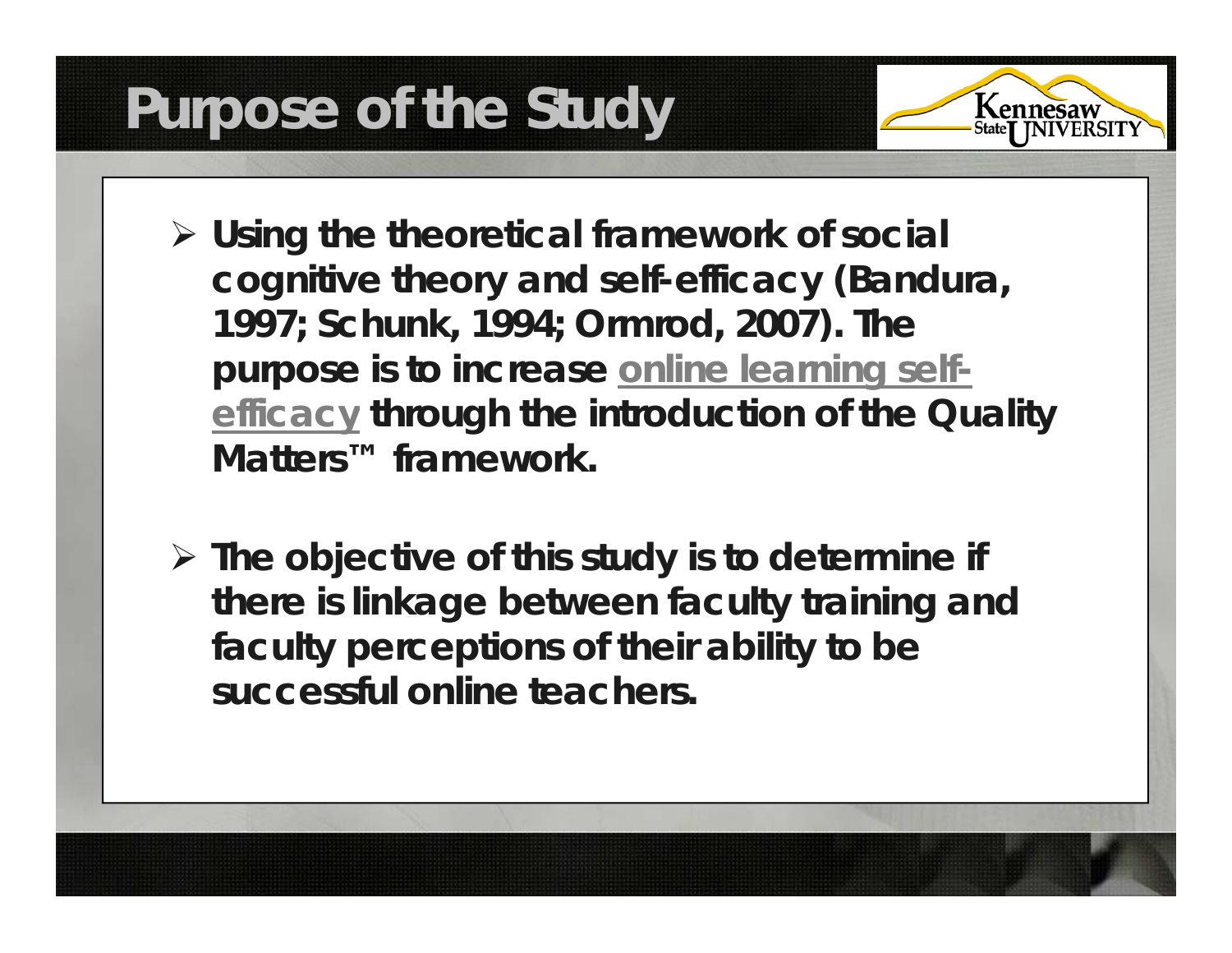# **Research Questions**

- **1. Can training with the Quality Matters™ framework positively increase faculty perceptions of their ability to design, develop, and deliver online courses?**
- **2. Is there a relationship between faculty perceptions of their ability to design, develop, and deliver online courses and demographic variables like age, gender, ethnicity, and faculty rank?**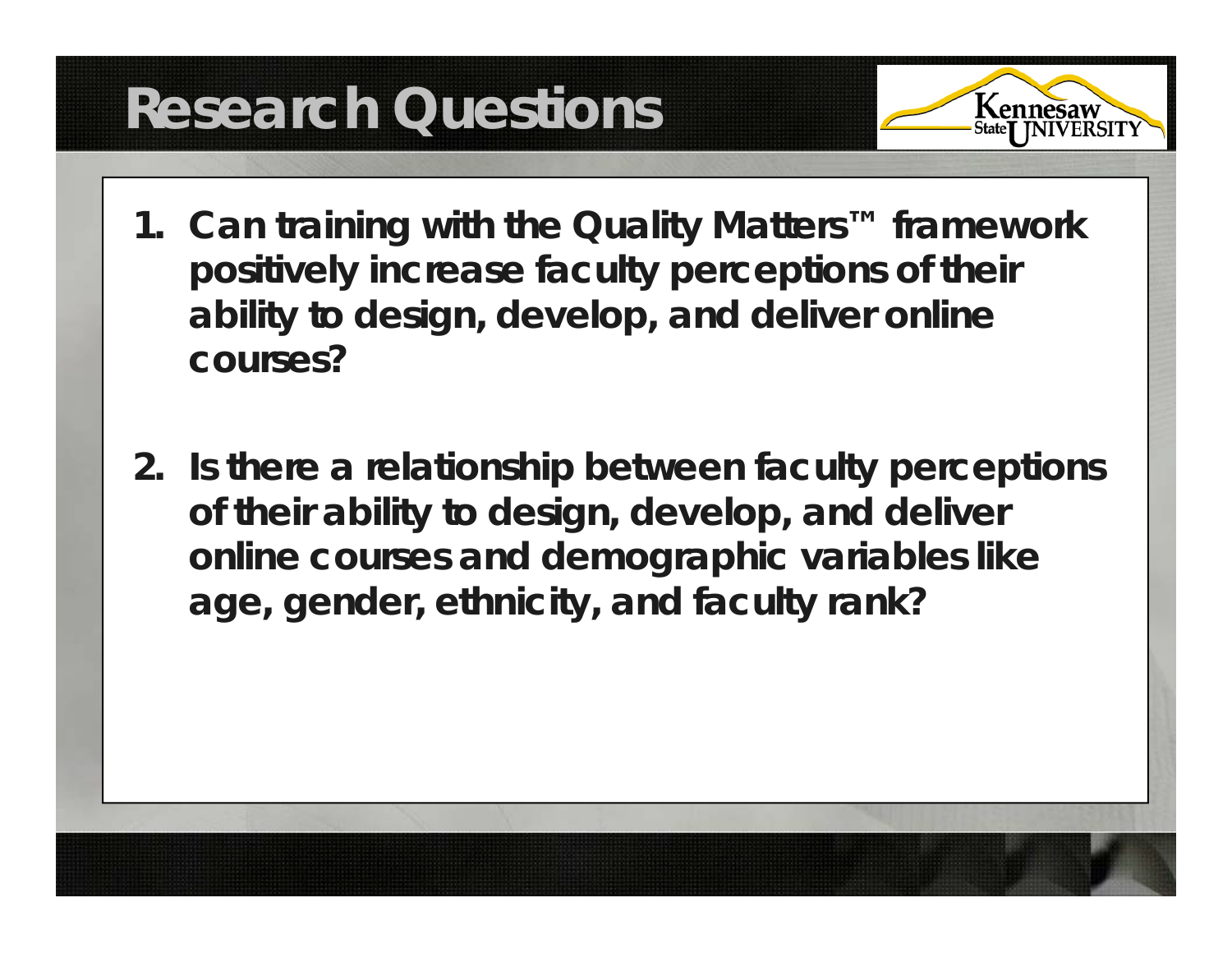# **Quality Matters Framework**



- ¾ **KSU is implementing the Quality Matters™ (QM) k framework (MarylandOnline, Inc., 2006) to ensure excellence in their online courses.**
- ¾ **The QM framework is a series of rubrics and tools for peer-review and improvement of online instruction.**

**Rubric Parts:**

- **1. Course overview and introduction**
- **2 L i bj ti 2. Learning**
- **3. Assessment and measurement**
- **4. Resources and materials**
- **5. Learner engagement**
- **objectives 6 C t h l 6. Course tec hnology**
	- **7. Learner support**
	- **8. Accessibility**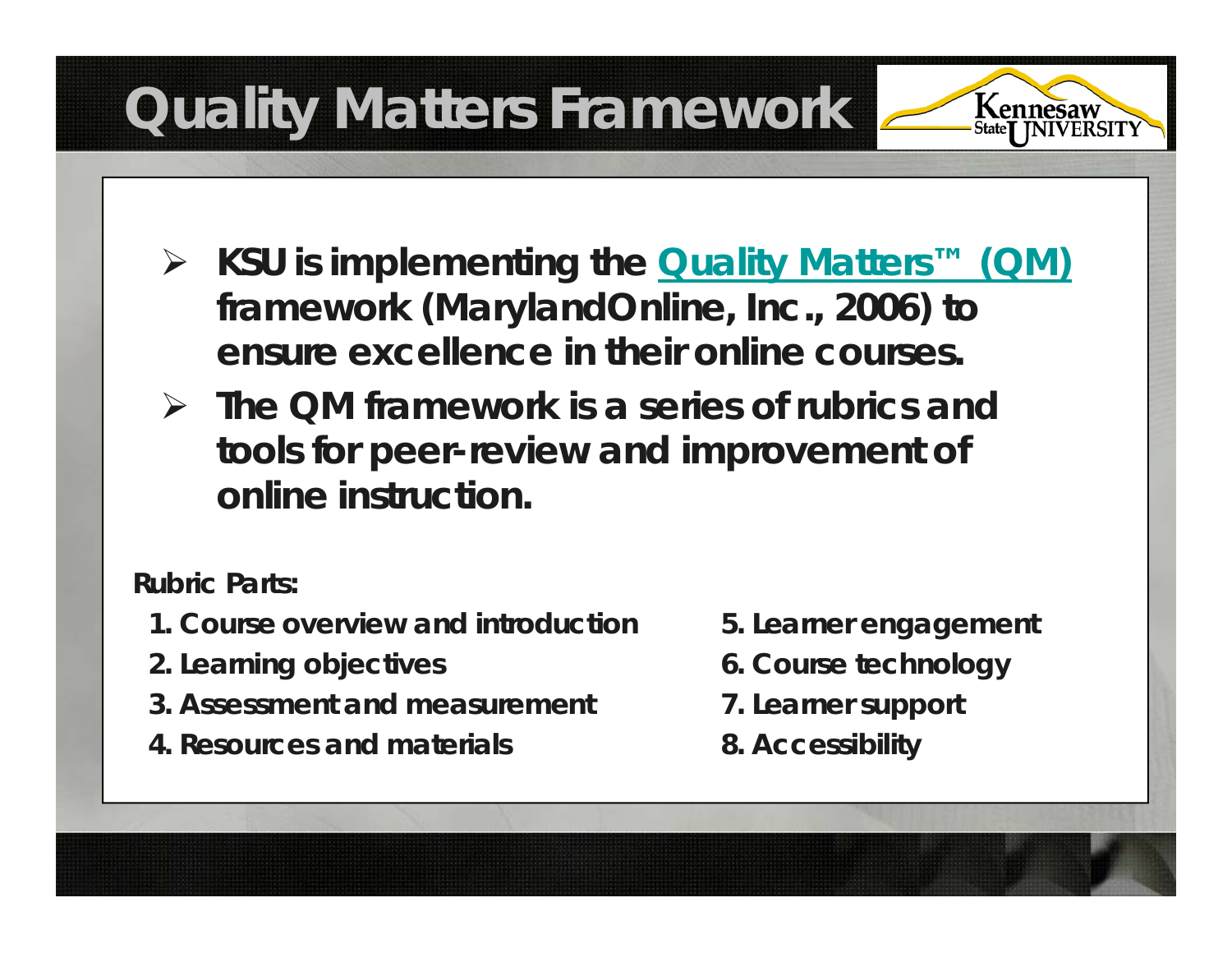# **Methodology**



%

29%

29%

18%

12%

12%

82%

6%

12%

12%

47%

41%

7

#### ¾ *Participants*

#### *n* **= 17 pre-test,** *<sup>n</sup>***= 14 post-test**

Participants Demographics and Professional Status 96 Ν Category N Category Sex Rank Male 8 47% Professor 5 Female 53% Associate Professor 9 5. Assistant Professor 3 Age Range 25-35 12%  $\overline{2}$ 2 Instructor 36-49 47% 2 8 Lecturer 50-62 35% Employment 6 63-70 6% Full-time 14 1 Race Part-time 1 American Indian 6% Adjunct 2 1 Self-reported Computer Skills Asian 6% 1 Black 6% Novice Skills 2 1 82% Intermediate Skills White 14 8

**Experienced Skills**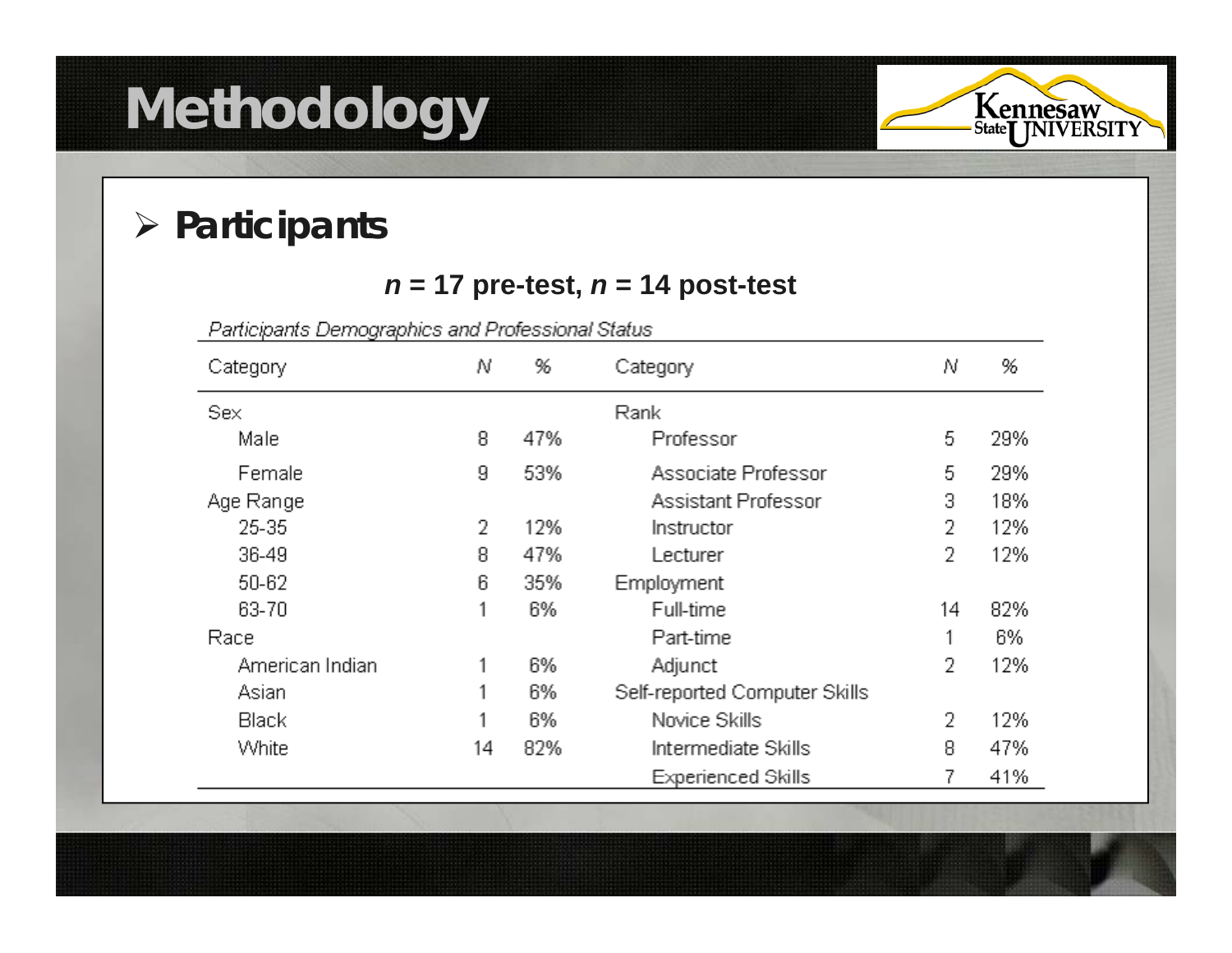# **Measures Background**

- ¾ **Kinuthia (2003) from Ga. State, developed an instrument to examine faculty participation in webbased instruction. Demographic information and many of the questions regarding the computer competencies.**
- ¾ **Miltiadou and Yu (2000) designed a valid instrument, the Online Technologies Self-Efficacy**  Scale (OTSES), to study self-efficacy in online **learning. The section of the instrument focuses on the perceptions of online learning were based on the OTSES.**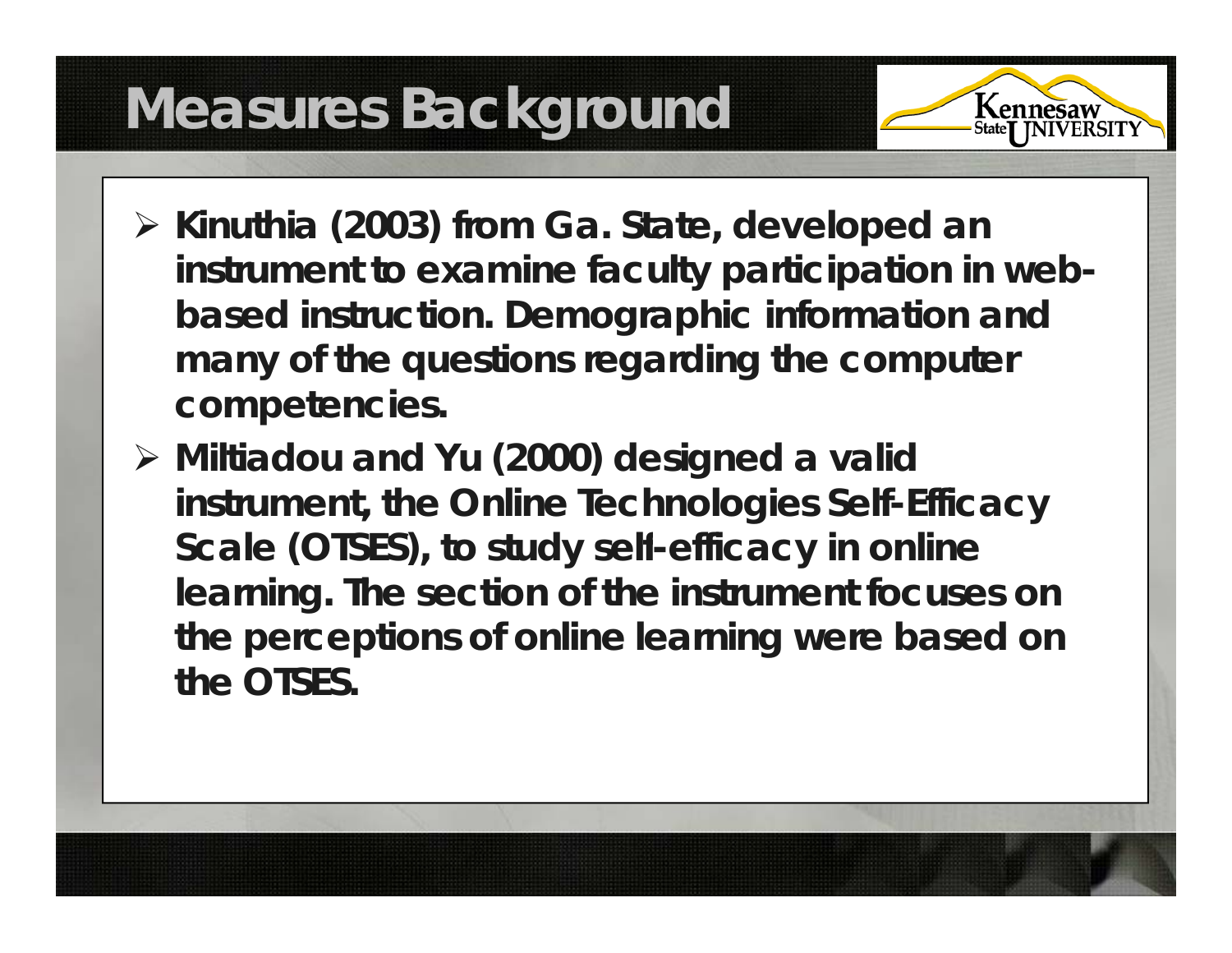## **Measures**



- $\blacktriangleright$  *Questionnaire sections:*
	- **1. Demographic & professional experience**
	- **2. Computer competencies**
	- **3. Perceptions of online teaching**
		- ¾ **Given twice on pre and post tests**
- ¾ **Five-point Likert scale**
- ¾ **Used Survey y Monke to collect results**
- $\blacktriangleright$ **Informed consent agreement on instrument**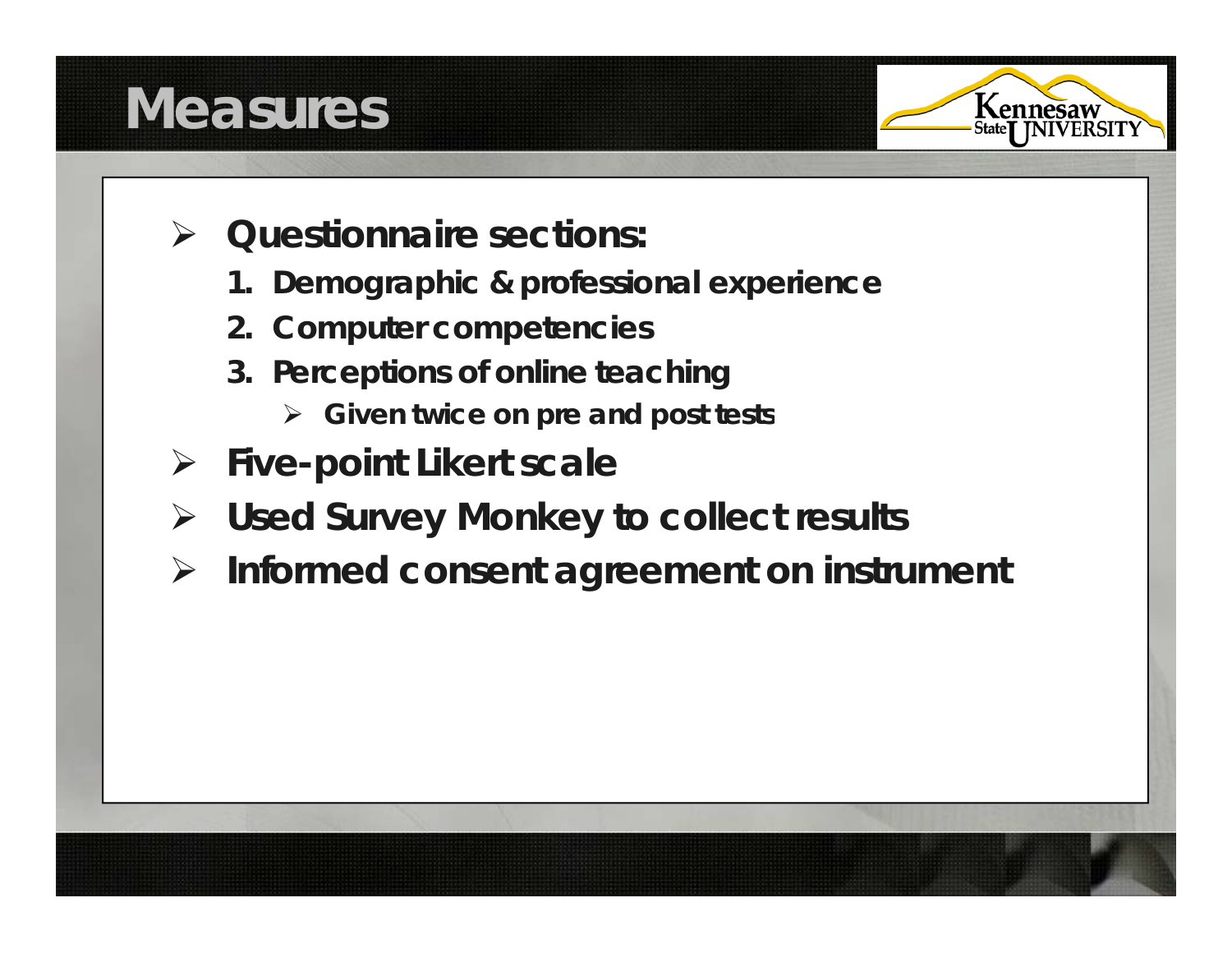### **Sample Questions**



Please rate the following statements using the following scales:

 $1 =$  Strongly Disagree;  $2 =$  Disagree;  $3 =$  Neutral;  $4 =$  Agree;  $5 =$  Strongly Agree

- I feel online learning is useful  $\mathbf{1}$
- $2.$ I feel online learning is important
- Traditional face-to-face classes are better than online classes.  $\overline{3}$
- Online classes are not as effective as traditional face-to-face classes. 4
- I feel confident designing curriculum and instruction for a traditional face-to-face course 5.
- I feel an online class is just like a face-to-face class б.
- I feel my students will learn more online than in a traditional face-to-face class 7.
- I feel confident I understand the major components of an online course 8.
- I feel confident writing objectives for an online course 9.
- I feel confident designing curriculum for an online course  $10<sup>°</sup>$
- 11. I feel confident building instructional activities for an online course
- 12. I feel confident I can manage a class online
- 13. I feel confident creating assignments for students in an online course
- 14. I feel confident evaluating students in an online course
- 15. I feel confident design an online course
- 16. I feel confident I can teach an online course
- 17. I feel I can be a successful online instructor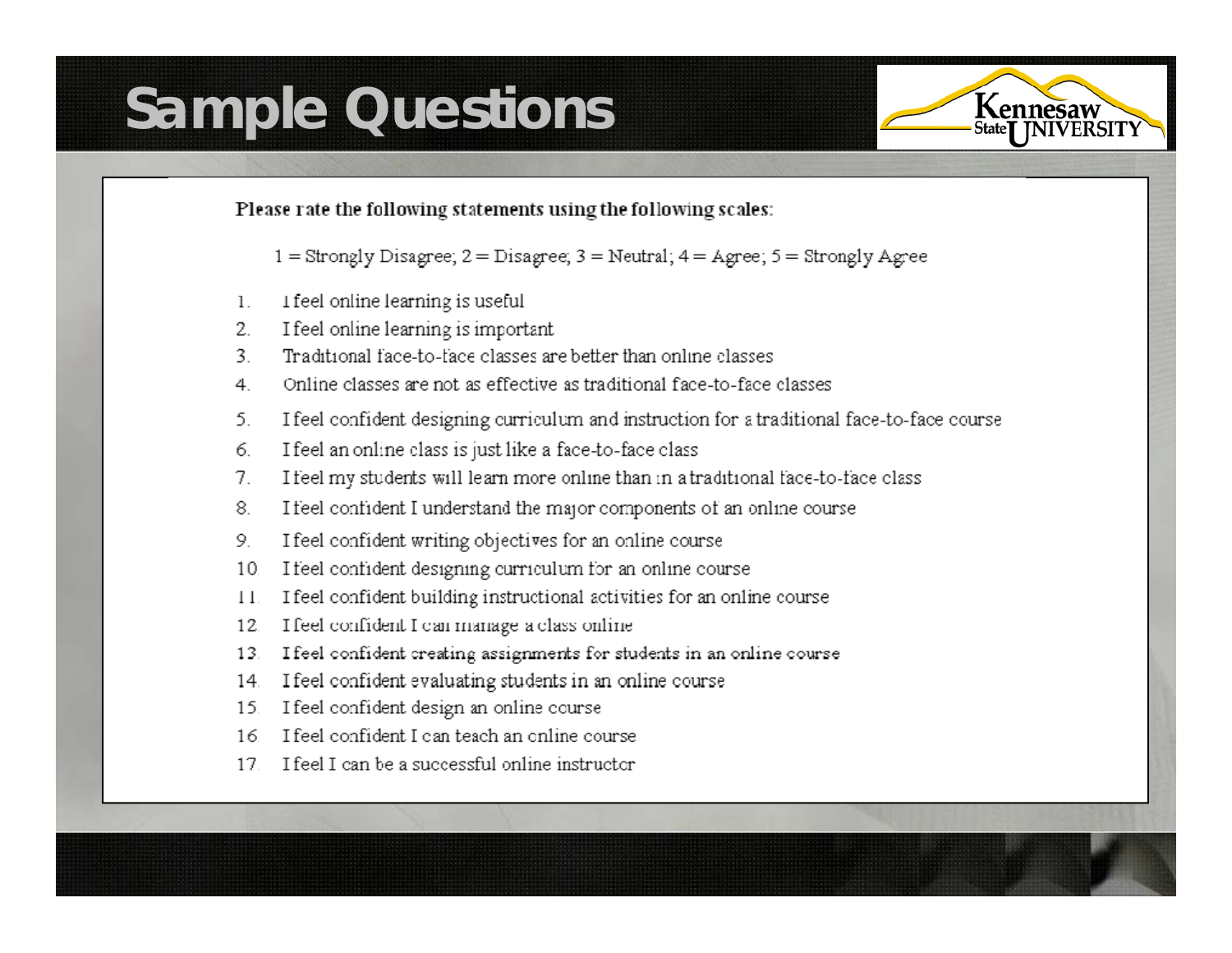# **Procedures**



- ¾ **Participants volunteered and attended a face-toface training workshop offered on three different days**
- ¾ **Before the training, the participants were surveyed with a pre-test questionnaire**
- ¾ **After the training the participants were asked to complete a post-test questionnaire.**
- ¾ **Post-test only asked section three of the questionnaire, perceptions of online learning**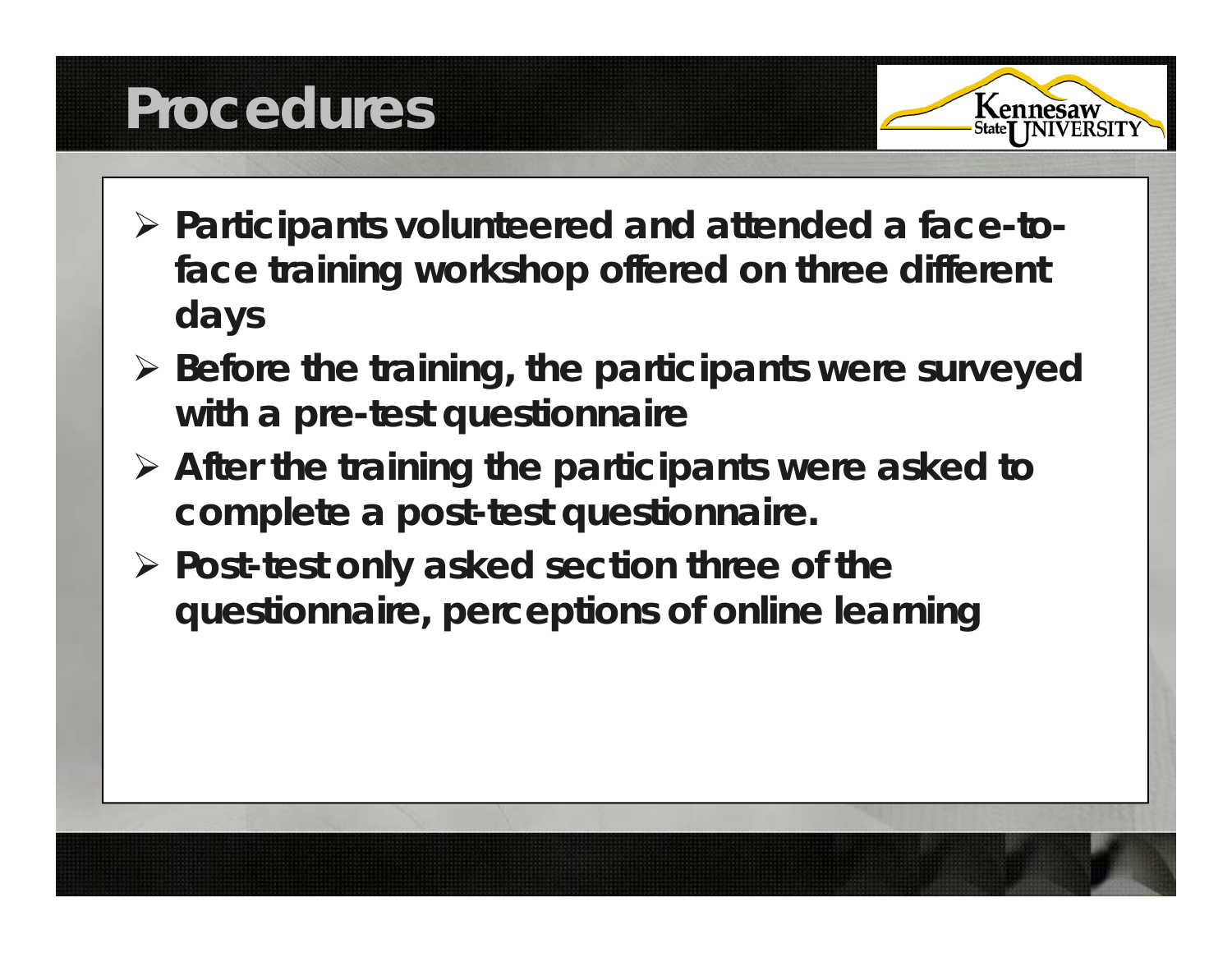# **Results Procedures**

- ¾ **Reversed the scores of the negatively worded questions**
- ¾ **Computer competency section – calculated index score for each participant**
- $\triangleright$  Perception of online learning pre-test calculated **index score for each participant**
- ¾ **Perce p gp tion of online learnin g post-test – calculated index score for each participant**
- ¾ **Used paired sample**  *t* **test for analysis**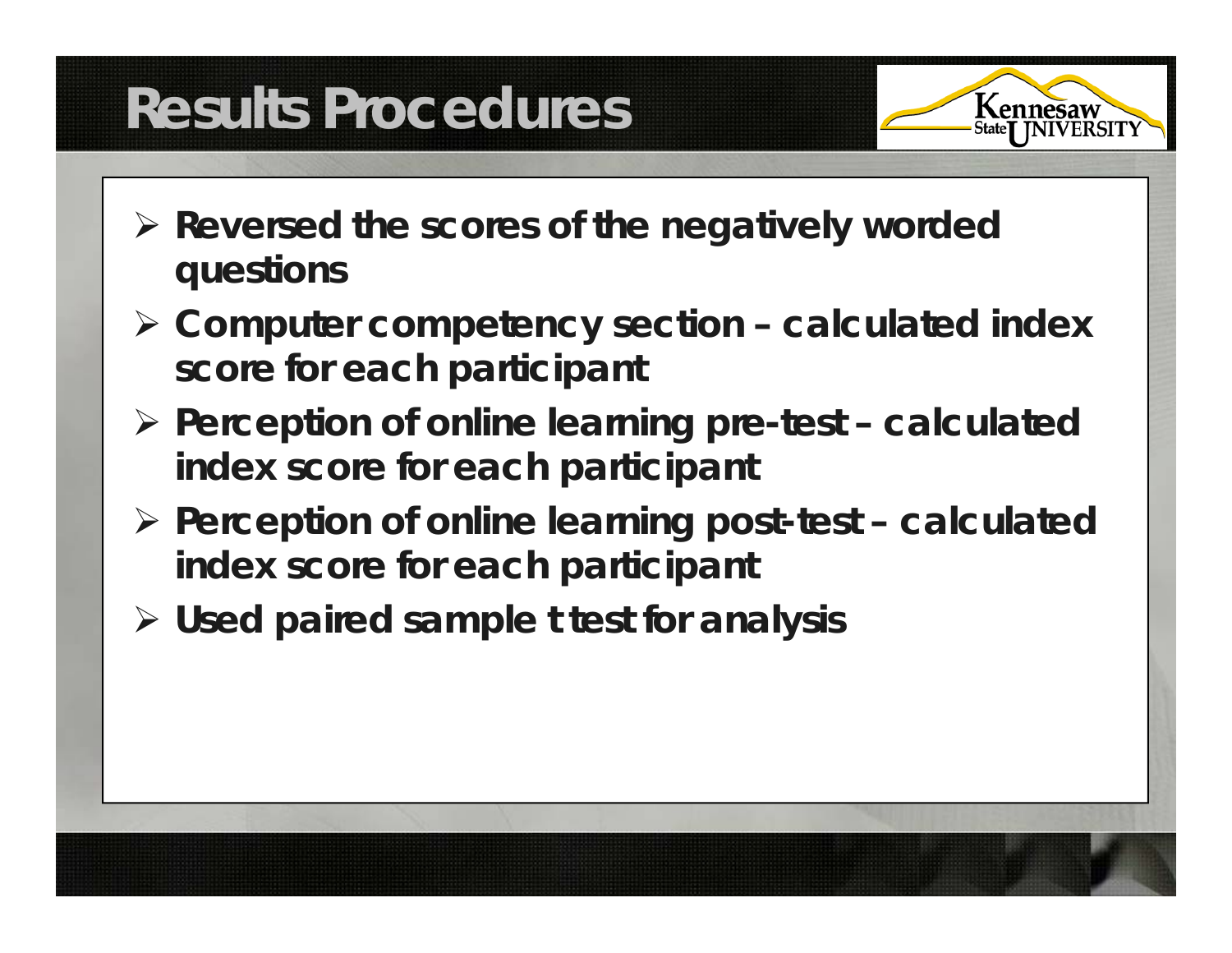# **Results RQ1**



#### ¾ **A significant increase from pre-test to post-test was found (***t* **(13) = -6.526, p < .001)**

| Means and Standard Deviations |    |        |        |  |  |  |  |
|-------------------------------|----|--------|--------|--|--|--|--|
| Variable                      | N  | M      | SD     |  |  |  |  |
| Computer Competence Rating    | 17 | .R7 41 | 10 83. |  |  |  |  |
| Pre-test Attitude Rating      | 14 | 51.71  | 11 75  |  |  |  |  |
| Post-test Attitude Rating     | 14 | 62.57  | 7 N.A  |  |  |  |  |

|                                           | 95% Confidence Interval<br>of the Difference |                   |                    |           |        |          |    |                    |
|-------------------------------------------|----------------------------------------------|-------------------|--------------------|-----------|--------|----------|----|--------------------|
|                                           | Mean                                         | Std.<br>Deviation | Std. Error<br>Mean | Jpper     | Lower  |          | df | Sig.<br>(2-tailed) |
| Pre-test Attitude -<br>Post-test Attitude | $-10.857$                                    | 6.225             | 1.664              | $-14.451$ | -7.263 | $-6.526$ | 13 | ,000               |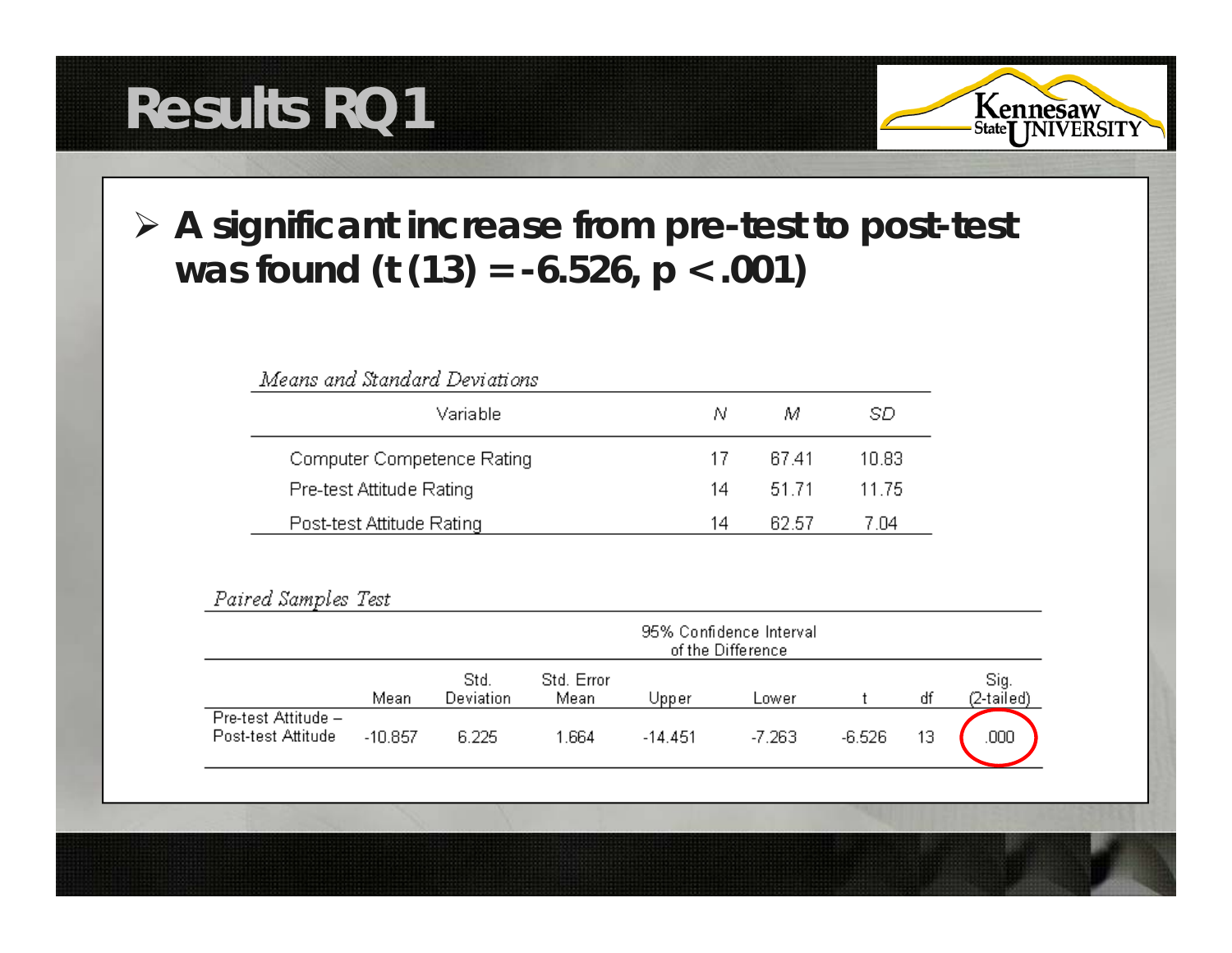# **Results in English**

¾ **Mean - average**

n 10 1 m

- ¾ **Standard Deviation - spread of data from the mean**
- ¾ **Stand Error Mean - SD divided by the square root of the** *n (n=14)*
- ¾ **Confidence interval – 95% confidence – further from zero the better**
- ¾ *t* **– further from zero, less chance happen randomly**
- ¾ **df – degrees of freedom**  *n***-1**
- ¾ **Sig value**  *p* **value less than .001 (smaller the better)**

|                                           | 95% Confidence Interval<br>of the Difference |                   |                    |           |          |          |    |                    |
|-------------------------------------------|----------------------------------------------|-------------------|--------------------|-----------|----------|----------|----|--------------------|
|                                           | Mean                                         | Std.<br>Deviation | Std. Error<br>Mean | Upper     | Lower    |          | df | Sig.<br>(2-tailed) |
| Pre-test Attitude -<br>Post-test Attitude | $-10.857$                                    | 6.225             | 1.664              | $-14.451$ | $-7.263$ | $-6.526$ | 13 | .000               |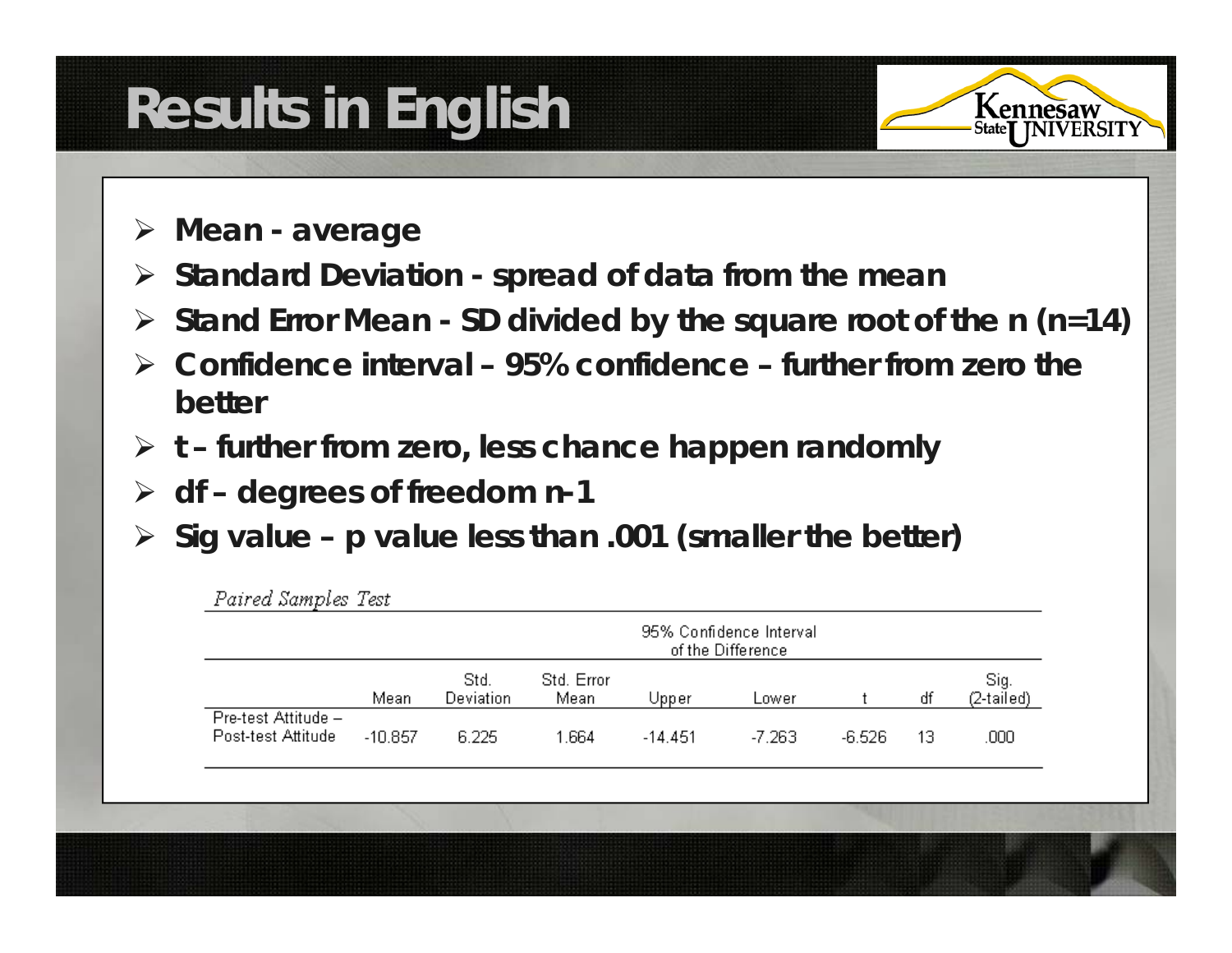



### **Q: Did you hear about the statistician who was thrown in jail?**

# **A: He now has zero degrees of freedom.**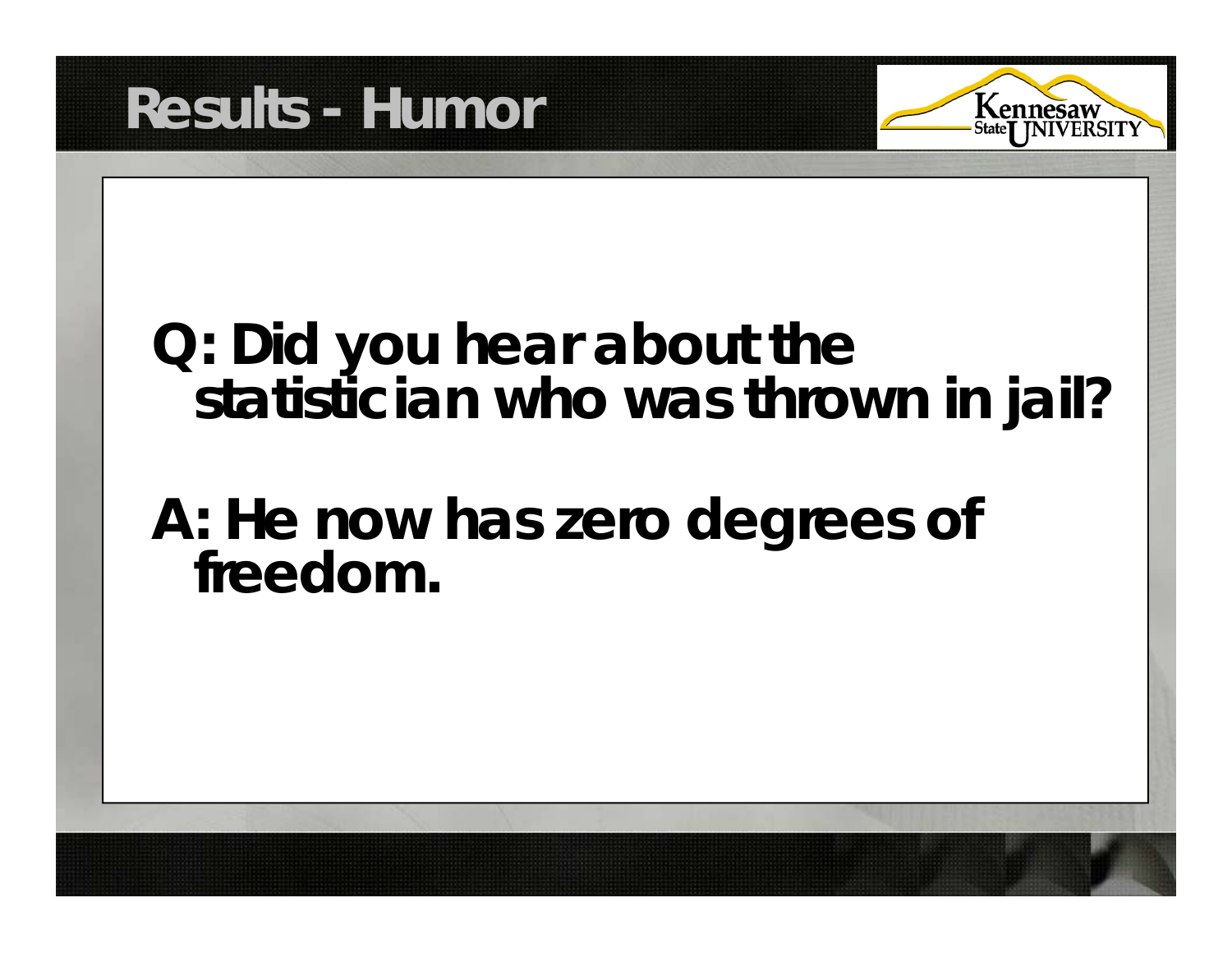# **Correlation & Reliability**

- ¾ **Correlation analysis of the pre-test and post-test indexes showed a hi gh Pearson correlation value of .901 (***n* **= 14)**
- $\triangleright$  Cronbach's alphas for the sections were in **acceptable range**
- ¾ **Computer competency questions alpha = .87 (** *<sup>n</sup>***=17)** ¾ **Pre-test perception questions alpha = .91 (** *<sup>n</sup>***=16)** ¾ **Post-test perception questions alpha = .81 (** *n***=16)**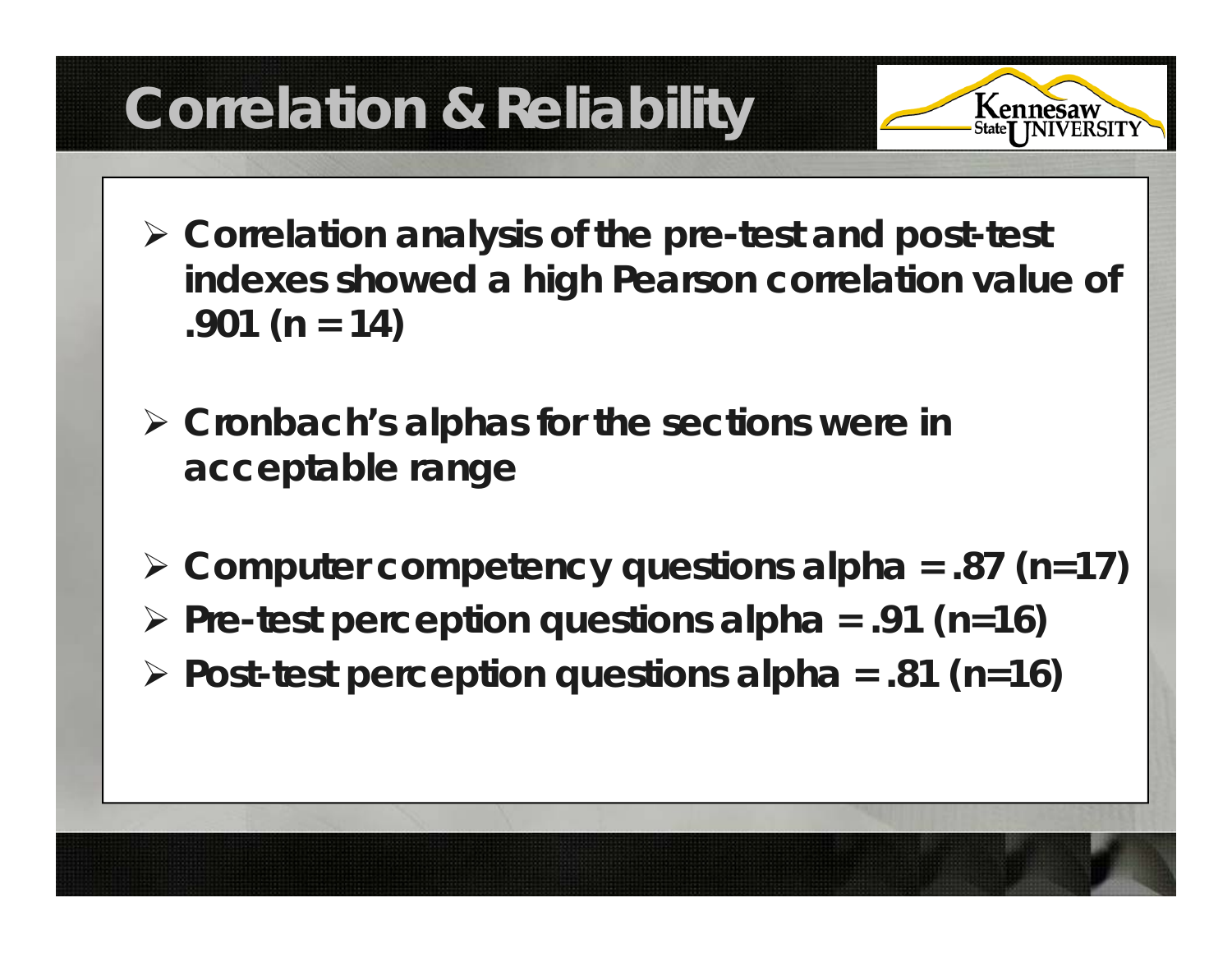# **Results RQ2**



- ¾ **Relationship between faculty perceptions and demographic variables like age, gender, ethnicity, and faculty rank**
- ¾ **A factorial analysis of variance (ANOVA) was performed**
- ¾ **A Bonferroini-adjusted** *p***-value of .05 was used to measure age, gender, ethnicity, and faculty rank**
- ¾ **There was no significant difference found regarding age, gender, ethnicity, or faculty rank in perceptions of ability to teach online**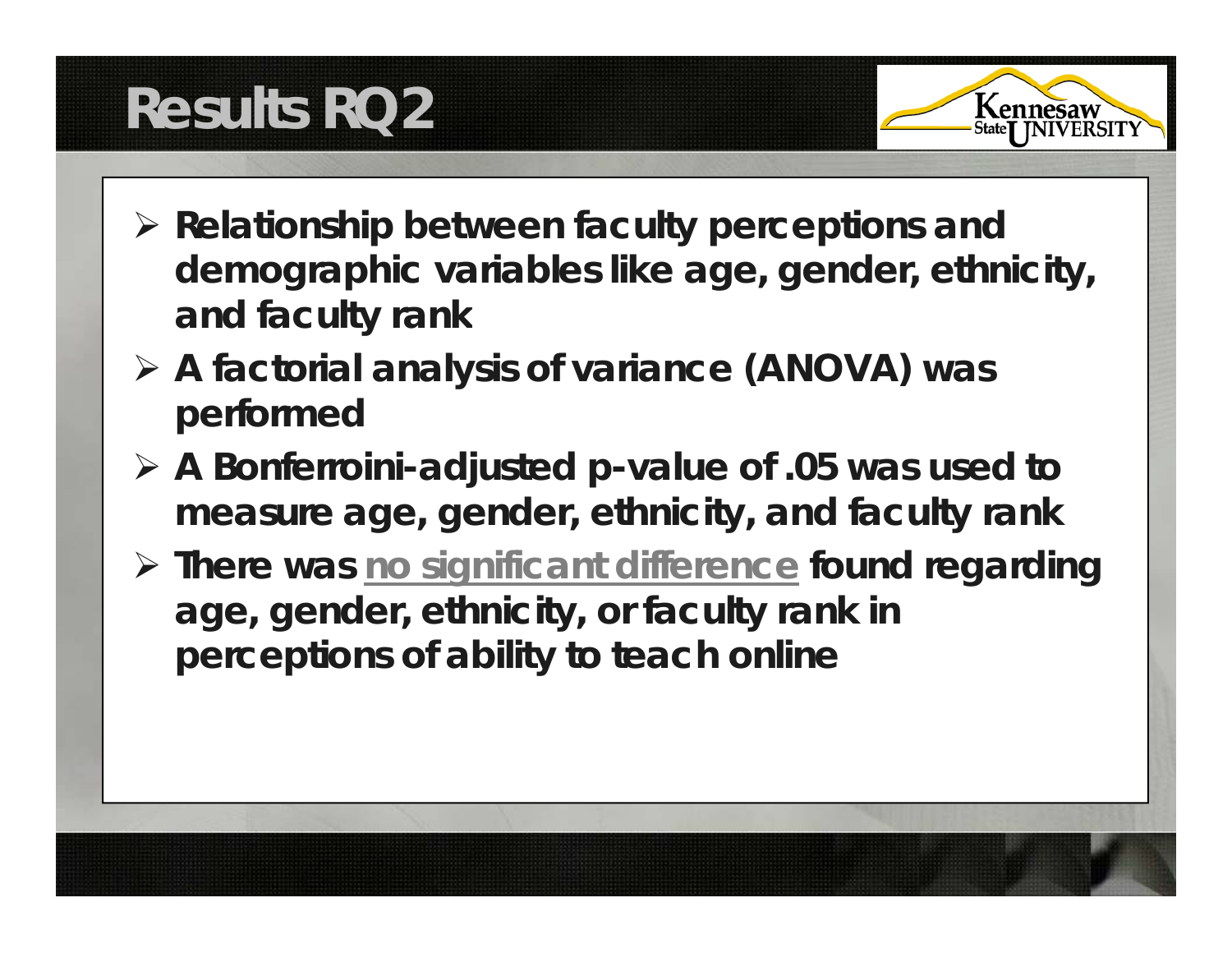# **Discussion**



- ¾ **Changing attitudes is an important first step to creating change - affirms the RQ1**
- ¾ **The sample was self-selected and possessed a high level of computer skills**
	- ¾**47% (***n* **= 8) Intermediate Computer Skills**

¾**41% (***n* **= 7) Experienced Computer Skills**

¾ **Perhaps these faculty members are the early adopters of technology within the College of Education (Rogers, 2003). Therefore, it may not be t diffi lt t h th i ti too difficult to change their perceptions.**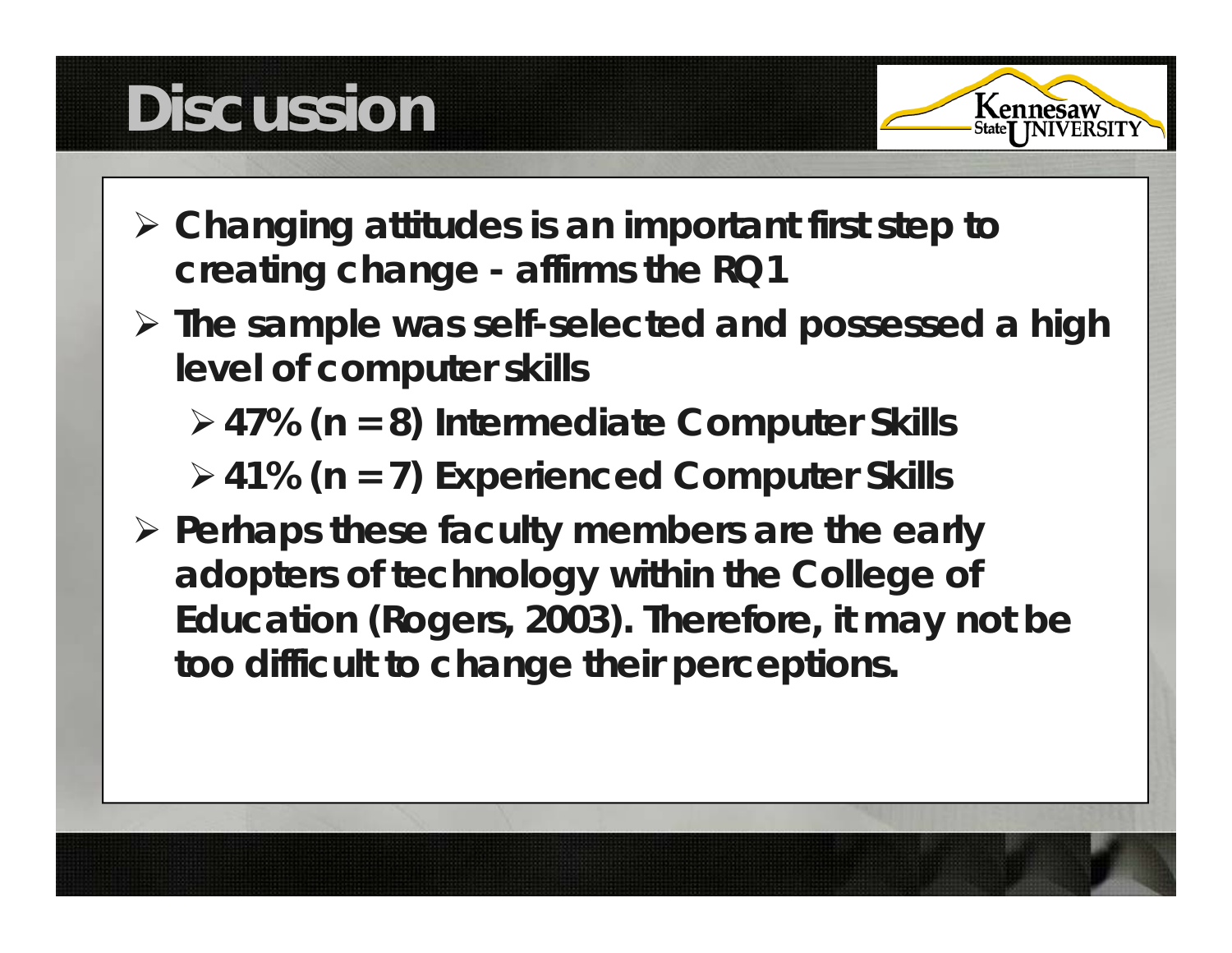# **Discussion**



- ¾ **Interesting – no significance because of sex, race, or faculty rank – RQ2**
- ¾ **Perhaps because of the same selection process**
- ¾ **However, we need to capitalize on this change in attitude**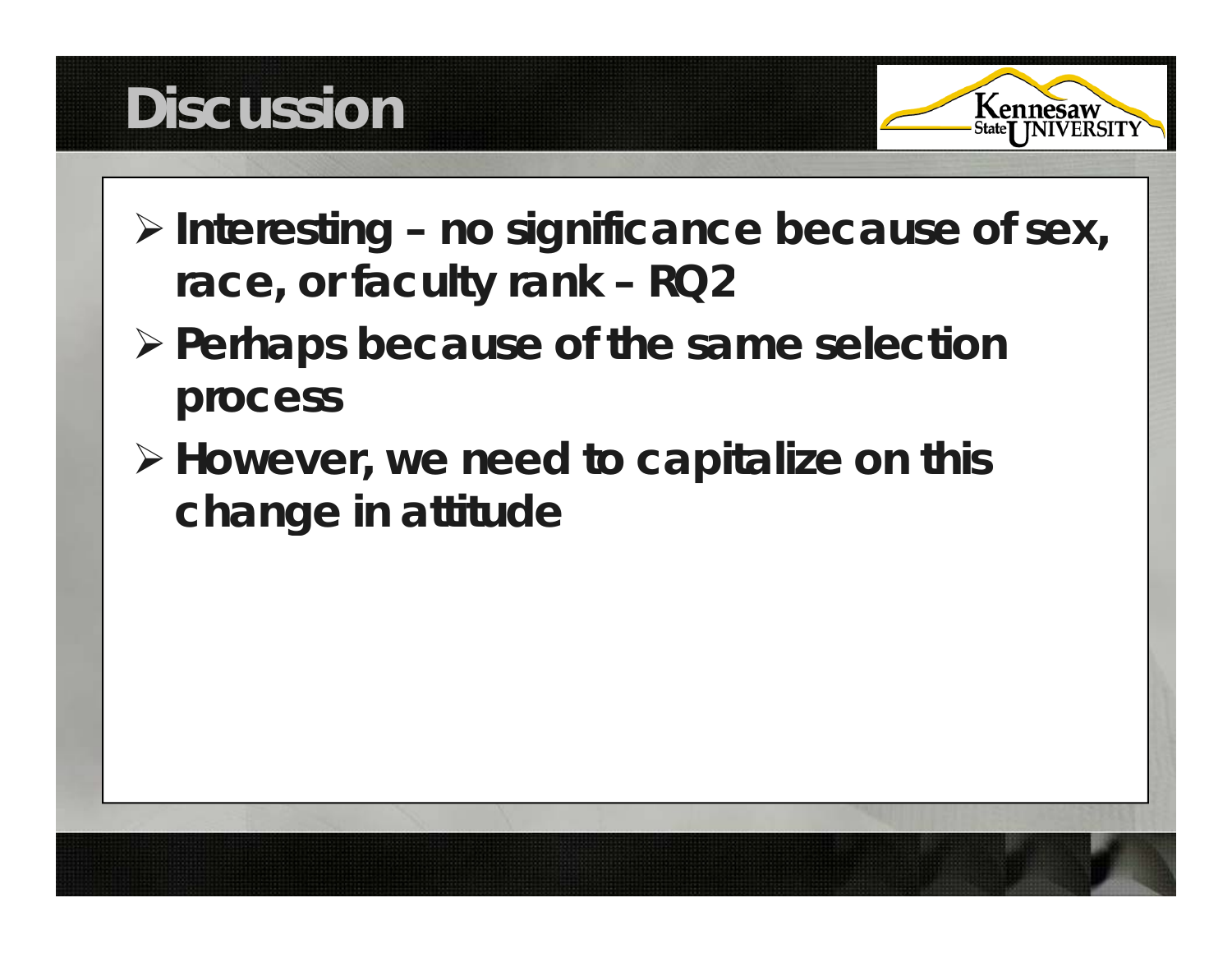



# ¾**Very small sample size!!**

#### **Problems with getting faculty to attend**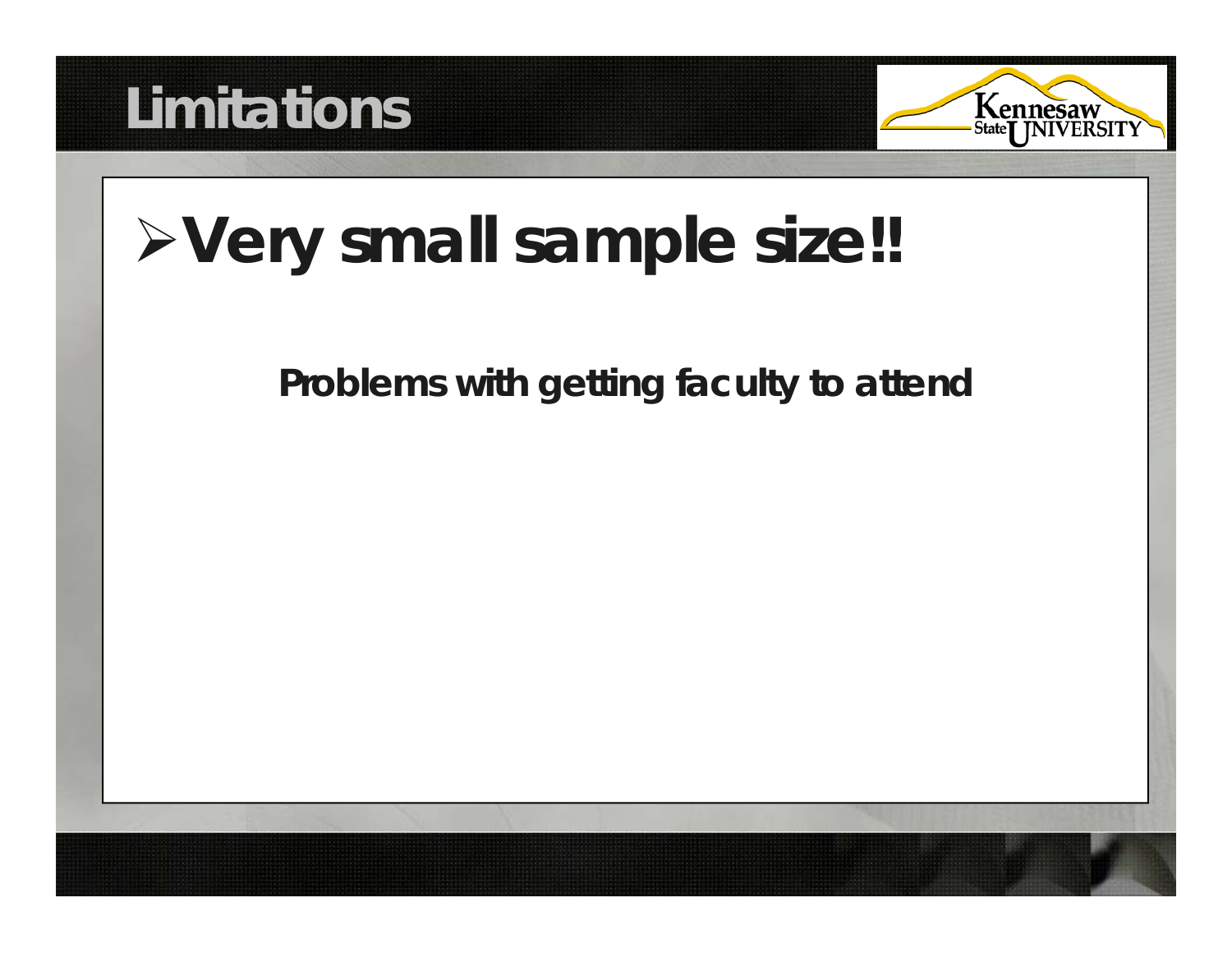# **Limitations**

- 
- ¾ **Does a change in attitude produce more online courses?**
- ¾ **Does the correlation between faculty excitement translate into more classes.**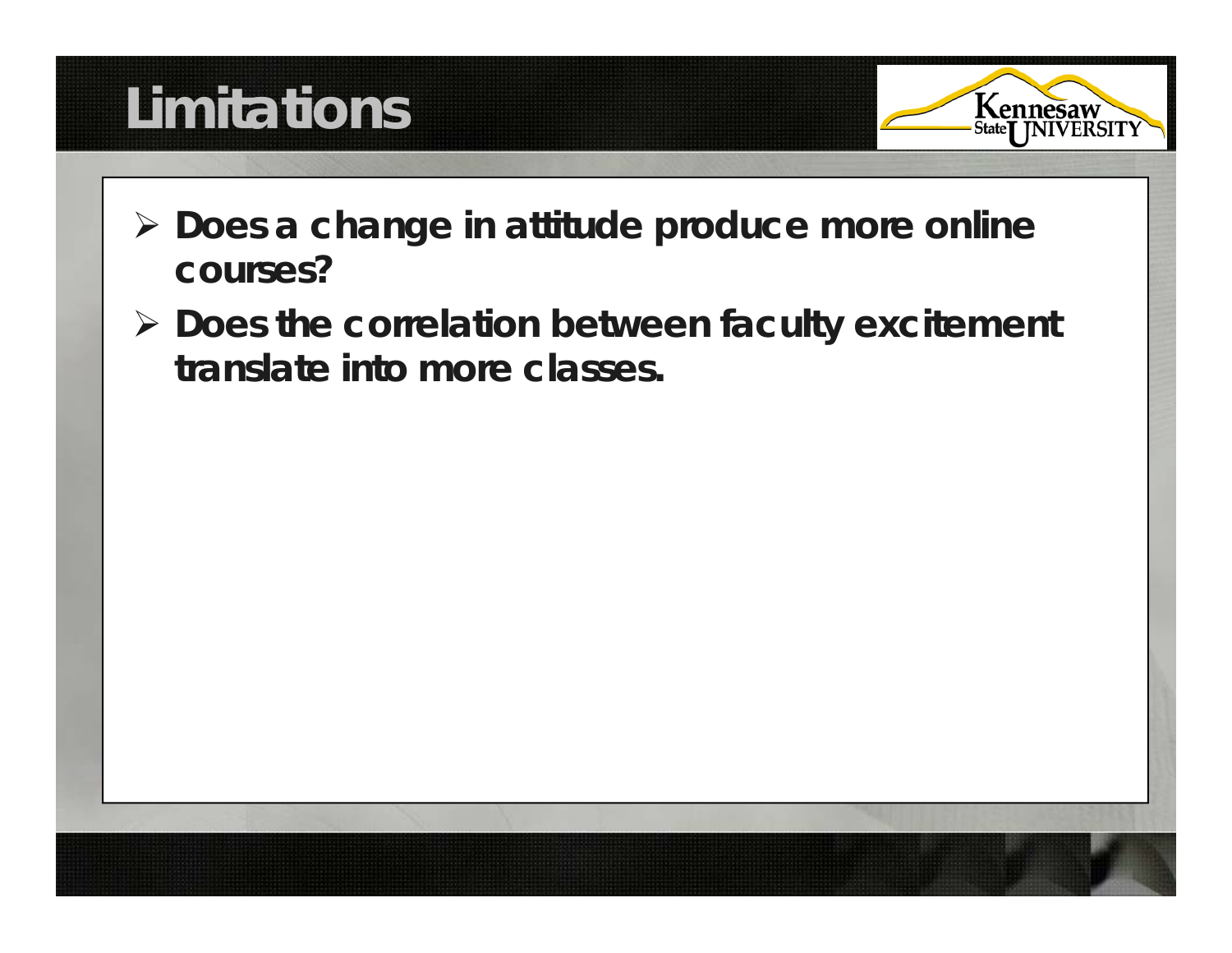# **Implications**



- ¾ **Practice, Policy & Leadership**
- ¾ **The University must sustain this momentum with additional training, resources, and support**
- ¾ **Vital to have technical support and instructional design support ready and available to the faculty**
- ¾ **Leaders must facilitate training to improve the faculty skills and provide release time**
- ¾ **Tenure and promotion must value online learning as scholarship**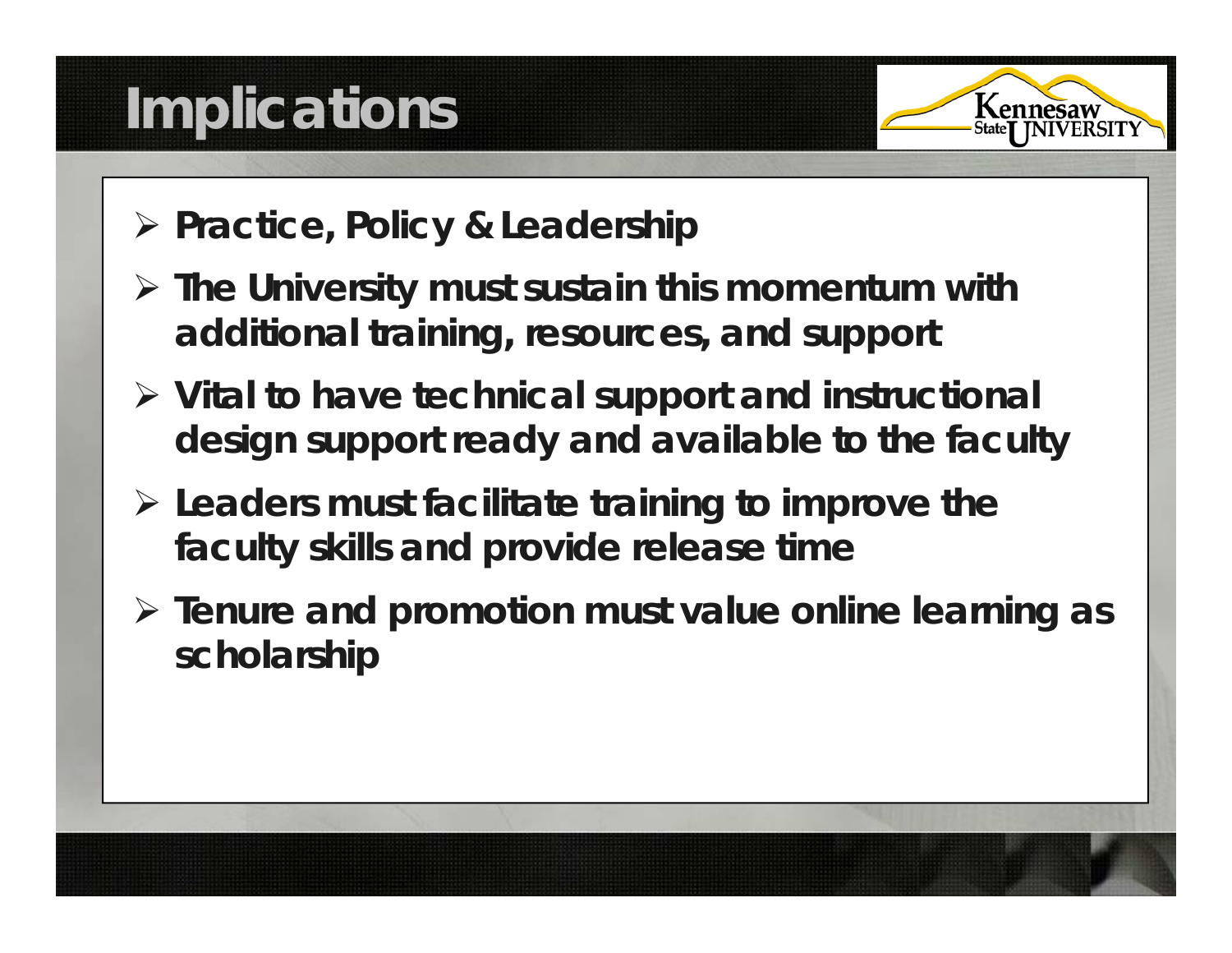# **Future Research**



- ¾ **Repeat of this study with a larger sample**
- ¾ **Does the change in faculty attitude translate into more online courses?** 
	- ¾**Create mechanism for tracking creation of online courses**
- ¾ **Does QM translate into quality courses?**  ¾**Empirical study to test for quality in the online cl asses.**